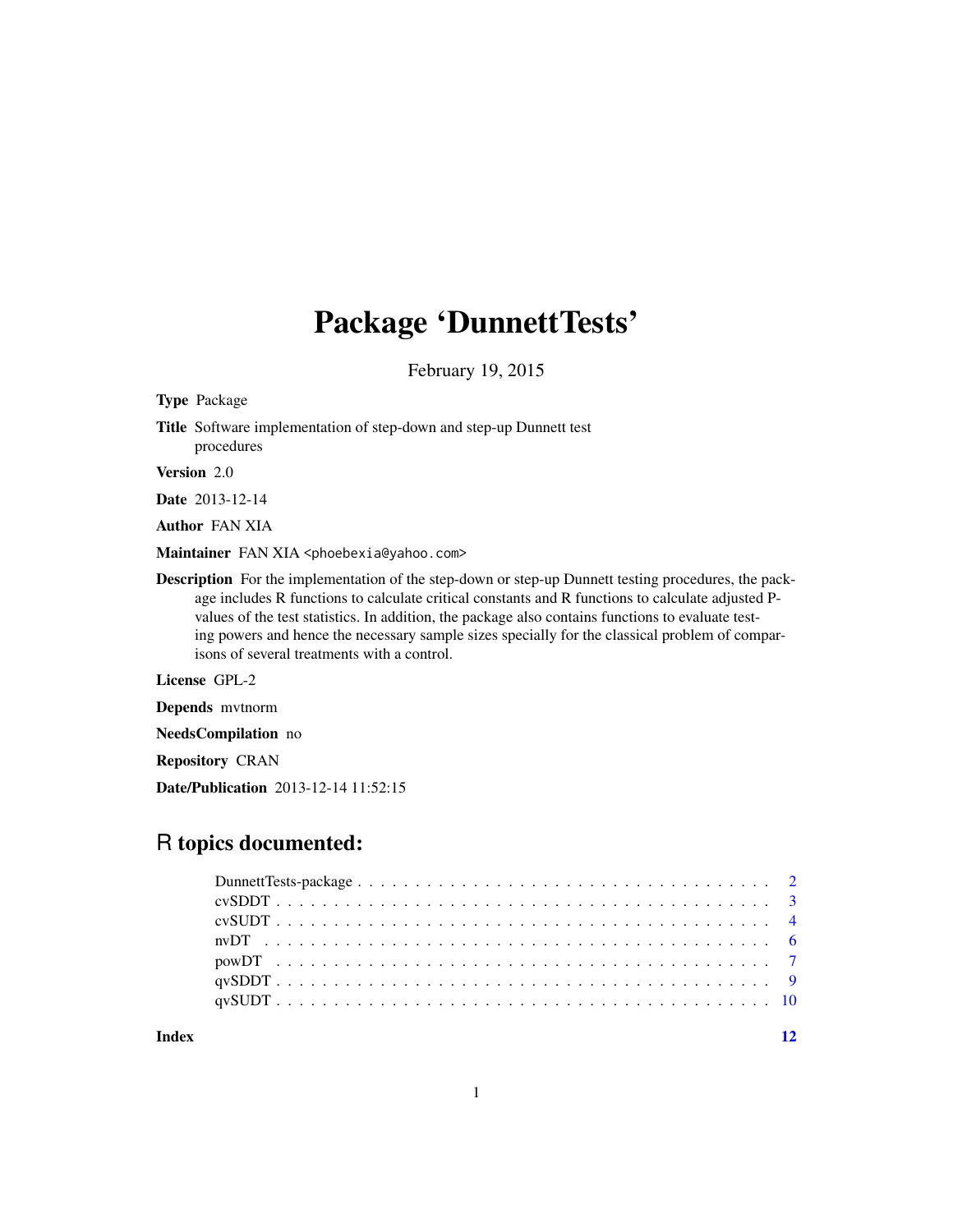<span id="page-1-0"></span>DunnettTests-package *R implementation of step-down and step-up Dunnett test procedures*

#### Description

For the implementation of the step-down or step-up Dunnett test procedures, the package includes R functions to calculate critical constants and R functions to calculate adjusted P-values of test statistics. In addition, the package also contains functions to evaluate testing powers and hence the necessary sample sizes for the classic statistical problem of comparing multiple treatments with a control.

#### Details

| Package: | DunnettTests |
|----------|--------------|
| Type:    | Package      |
| Version: | 1.0          |
| Date:    | 2013-11-11   |
| License: | $GPI - 2$    |

#### Author(s)

FAN XIA Maintainer: FAN XIA <phoebexia@yahoo.com>

#### References

Charles W Dunnett and Ajit C Tamhane. Step-down multiple tests for comparing treatments with a control in unbalanced one-way layouts. Statistics in Medicine, 10(6):939-947, 1991.

Charles W. Dunnett and Ajit C. Tamhane. A step-up multiple test procedure. Journal of the American Statistical Association, 87(417):162-170, 1992.

Charles W Dunnett and Ajit C Tamhane. Step-up multiple testing of parameters with unequally correlated estimates. Biometrics, pages 217-227, 1995.

Ajit C Tamhane and Charles W Dunnett. Stepwise multiple test procedures with biometric applications. Journal of statistical planning and inference, 82(1):55-68, 1999.

Koon Shing Kwong and Wei Liu. Calculation of critical values for dunnett and tamhane???s step-up multiple test procedure. Statistics & amp; probability letters, 49(4):411-416, 2000.

#### Examples

```
#critical constants
cvSDDT(k=4,alpha=0.05,alternative="U",corr=0.5,df=30)
cvSUDT(k=4,alpha=0.05,alternative="U",corr=0.5,df=30)
```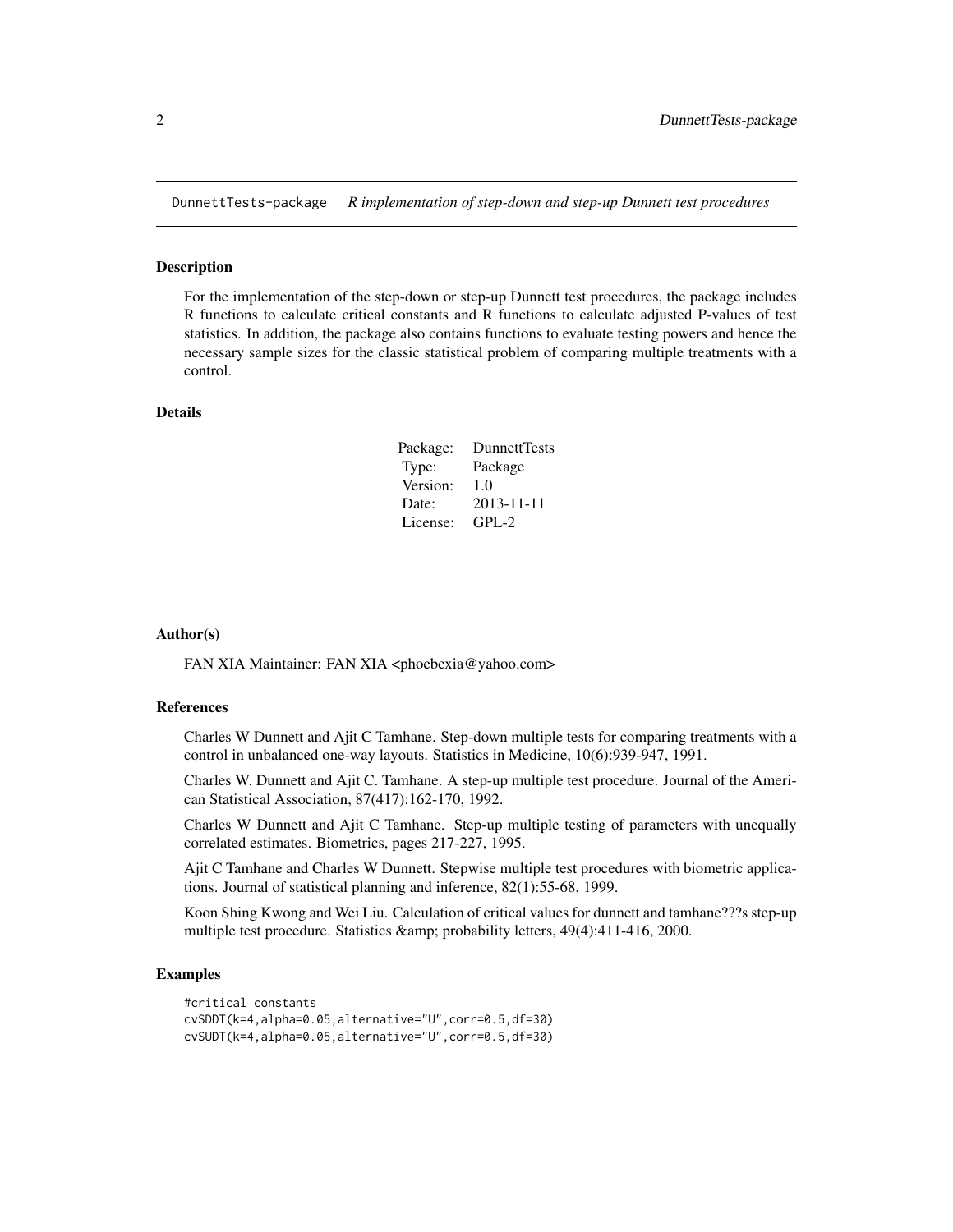#### <span id="page-2-0"></span>cvSDDT 3

```
#adjusted P-values
qvSDDT(teststats=c(2.20,1.47,2.00),alternative="B",corr=0.5,df=30)
## Not run:
qvSUDT(teststats=c(2.20,1.47,2.00),alternative="B",corr=0.5,df=30)
## End(Not run)
#testing power of SU Dunnett to reject at least one false null
powDT(1,4,mu=22,mu0=20,n=100,n0=80,"means",sigma=5,alpha=0.025,testcall="SU")
#sample size to achieve at least 90% power of rejecting all the
#false nulls for step-down Dunnett test procedure
## Not run:
nvDT(1,0.90,r=4,k=4,mu=0.7,mu0=0.5,"props",dist="zdist",testcall="SD")
## End(Not run)
```
cvSDDT *To calculate the critical constants for step-down Dunnett test procedure*

#### Description

The function applies to testing problem with either t distributed test statistics or (approximately) normally distributed test statistics. The function accomodates both equally correlated and unequally correlated test statistics.

#### Usage

```
cvSDDT(k,alpha=0.05,alternative="U",df = Inf,corr = 0.5,corr.matrix=NA)
```
#### Arguments

| k           | Number of hypotheses to be tested, $k \ge 2$ and $k \le 16$ .                                                                                                                                            |
|-------------|----------------------------------------------------------------------------------------------------------------------------------------------------------------------------------------------------------|
| alpha       | The pre-specified overall significance level, default=0.05.                                                                                                                                              |
| alternative | The alternative hypothesis: "U"=upper one-sided test (default); "B"=two-sided<br>test. For lower one-sided tail test, specify alternative="U" and use the negations<br>of the return critical constants. |
| df          | Degree of freedom of the t-test statistics. When (approximately) normally dis-<br>tributed test statistics are applied, set df=Inf (default).                                                            |
| corr        | Specified for equally correlated test statistics, which is the common correlation<br>between the test statistics, default=0.5.                                                                           |
| corr.matrix | Specified for unequally correlated test statistics, which is the correlation matrix<br>of the test statistics, default=NA.                                                                               |

#### Value

Return a k-vector of critical constants from smallest to largest.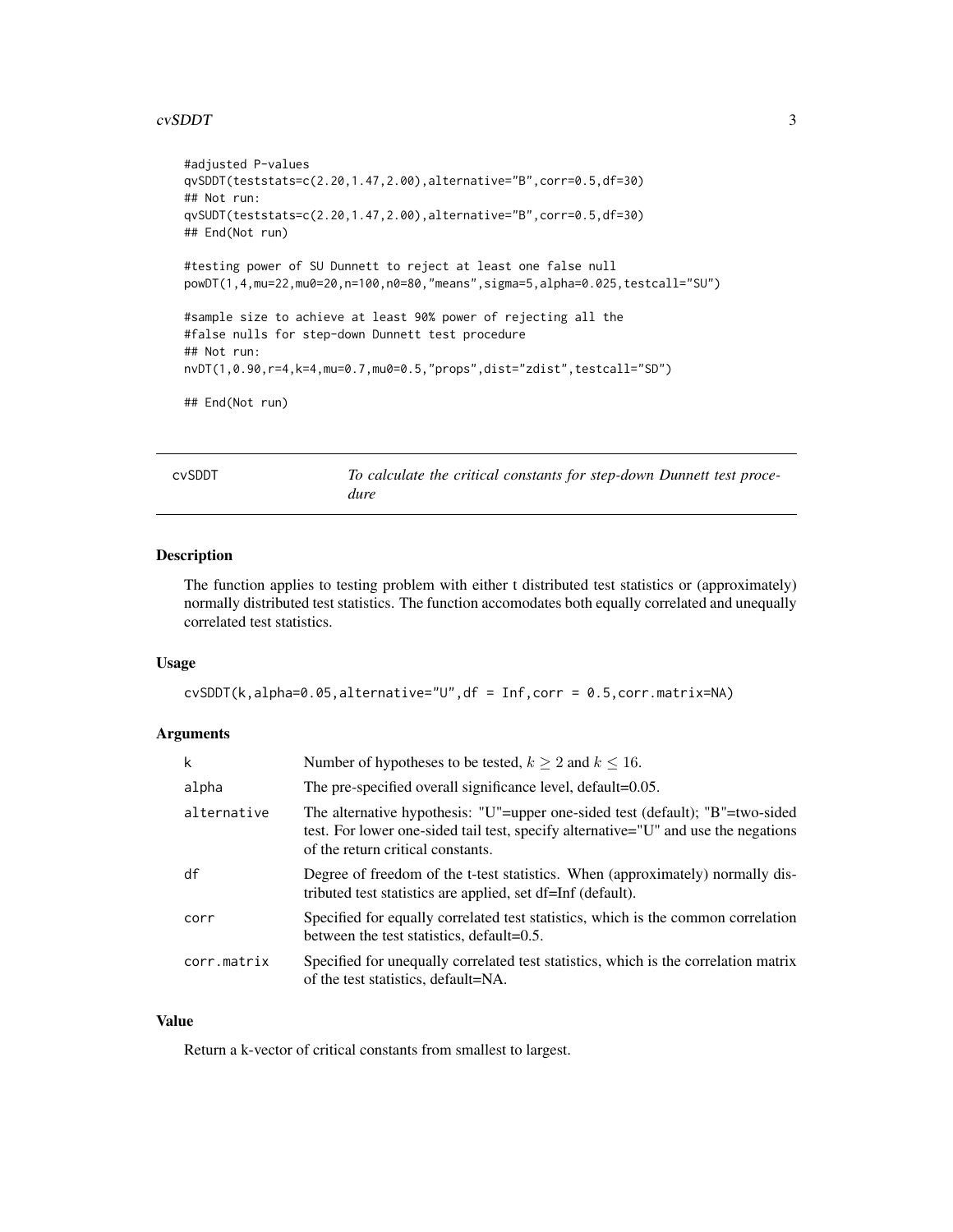#### <span id="page-3-0"></span>Author(s)

FAN XIA <phoebexia@yahoo.com>

#### References

Charles W Dunnett and Ajit C Tamhane. Step-down multiple tests for comparing treatments with a control in unbalanced one-way layouts. Statistics in Medicine, 10(6):939-947, 1991.

#### Examples

```
#To test four hypotheses, the test statistics are
#2.2 (H1), 2.7 (H2), 2.1(H3), 0.85(H4), respectively.
#The test statistcis are equally correlated at 0.6 and have df=30.
#At overall one-sided significance level 0.05, the critical constants are given by:
cvSDDT(k=4,df=30,corr=0.6)
```
#based on the critical values, we reject H2, H1, H3 in a sequence and accept H4.

cvSUDT *To calculate the critical constants for step-up Dunnett test procedure*

#### **Description**

The function applies to testing problem with either t distributed test statistics or (approximately) normally distributed test statistics. The function accomodates both equally correlated and unequally correlated test statistics. The calculation relies on recursive formulas as proposed in Kwong and Liu (2000) that the calculation needs increasing computation time with the increasing number of hypotheses to be tested. The function fastly calculate critical constants for up to 16 hypotheses.

#### Usage

cvSUDT(k,alpha=0.05,alternative="U",df=Inf,corr=0.5,corr.matrix=NA,mcs=1e+05)

#### Arguments

| k           | Number of hypotheses to be tested, $k > 2$ and $k < 16$ .                                                                                                                                                |
|-------------|----------------------------------------------------------------------------------------------------------------------------------------------------------------------------------------------------------|
| alpha       | The pre-specified overall significance level, default=0.05.                                                                                                                                              |
| alternative | The alternative hypothesis: "U"=upper one-sided test (default); "B"=two-sided<br>test. For lower one-sided tail test, specify alternative="U" and use the negations<br>of the return critical constants. |
| df          | Degree of freedom of the t-test statistics. When (approximately) normally dis-<br>tributed test statistics are applied, set df=Inf (default).                                                            |
| corr        | Specified for equally correlated test statistics, which is the common correlation<br>between the test statistics, default=0.5.                                                                           |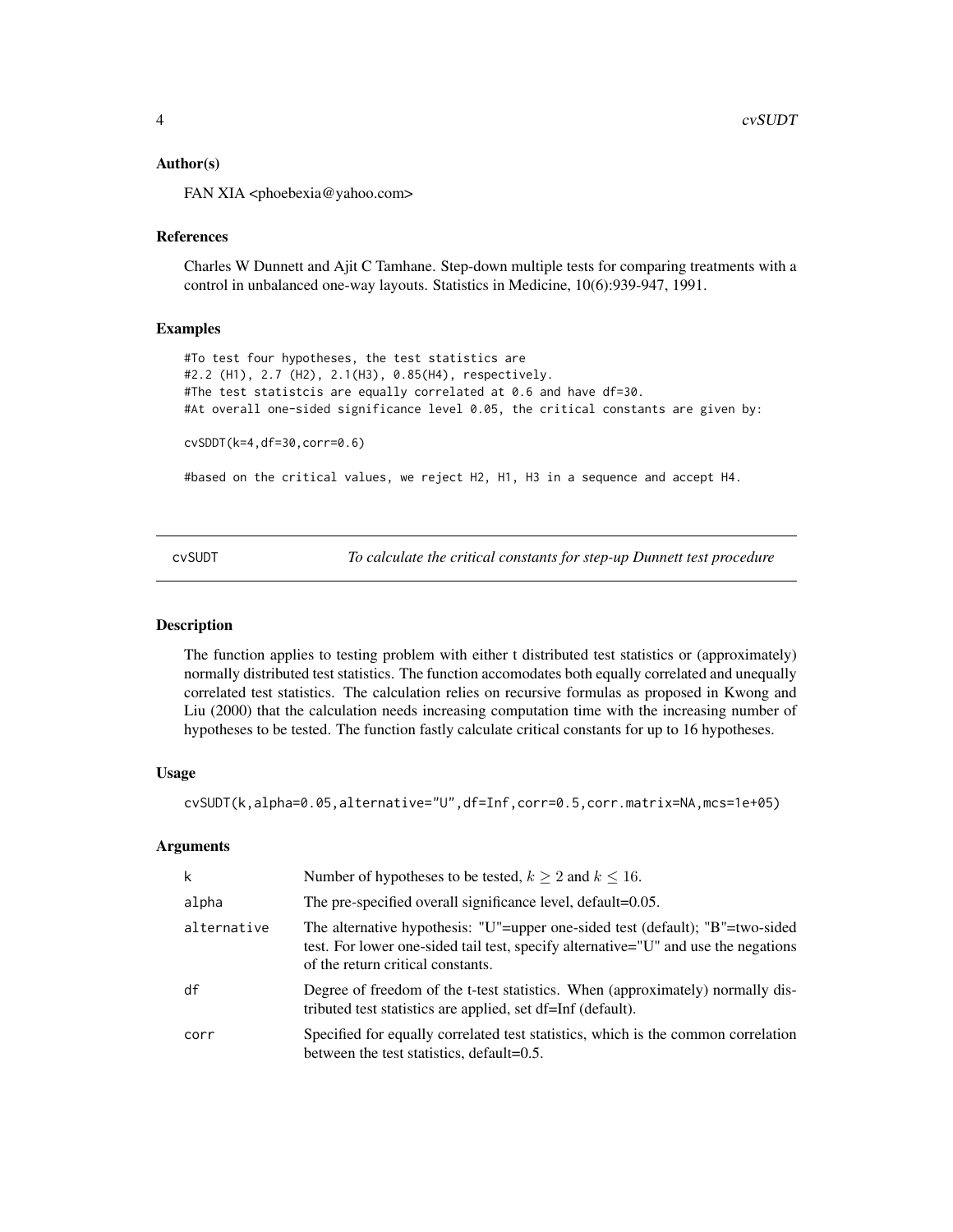#### cvSUDT 5

| corr.matrix | Specified for unequally correlated test statistics, which is the correlation matrix<br>of the test statistics, default=NA.                                            |
|-------------|-----------------------------------------------------------------------------------------------------------------------------------------------------------------------|
| mcs         | The number of monte carlo sample points to numerically approximate the proba-<br>bility that to solve critical values, refer to Equation (3.3) in Dunnett and Tamhane |
|             | $(1992)$ or Equation (2) in Kwong and Liu (2000), default=1e+05.                                                                                                      |

#### Value

Return a k-vector of critical constants from smallest to largest.

#### Author(s)

FAN XIA <phoebexia@yahoo.com>

#### References

Charles W. Dunnett and Ajit C. Tamhane. A step-up multiple test procedure. Journal of the American Statistical Association, 87(417):162-170, 1992.

Charles W Dunnett and Ajit C Tamhane. Step-up multiple testing of parameters with unequally correlated estimates. Biometrics, pages 217-227, 1995.

Koon Shing Kwong and Wei Liu. Calculation of critical values for dunnett and tamhane???s step-up multiple test procedure. Statistics & amp; probability letters, 49(4):411-416, 2000.

#### Examples

```
#Compare four treatment arms to one control
#with test statistics 2.2(H1), 2.7(H2), 2.1(H3), 0.85(H4).
n=c(100,80,80,60)
n0=60
corr.matrix<-matrix(0,4,4)
diag(corr.matrix)=rep(1,4)
for(i in 1:3){
   for(j in (i+1):4){
     corr.matrix[i,j]=(1/n0)/(sqrt(1/n[i]+1/n0)*sqrt(1/n[j]+1/n0))
     corr.matrix[j,i]= corr.matrix[i,j]
   }
}
#The critical constants are given by
cvSUDT(k=4,df=sum(n)+n0-5,corr.matrix=corr.matrix)
#At overall one-sided significance level 0.05,
#accepy H4 but reject H3 and hence H1 and H2.
```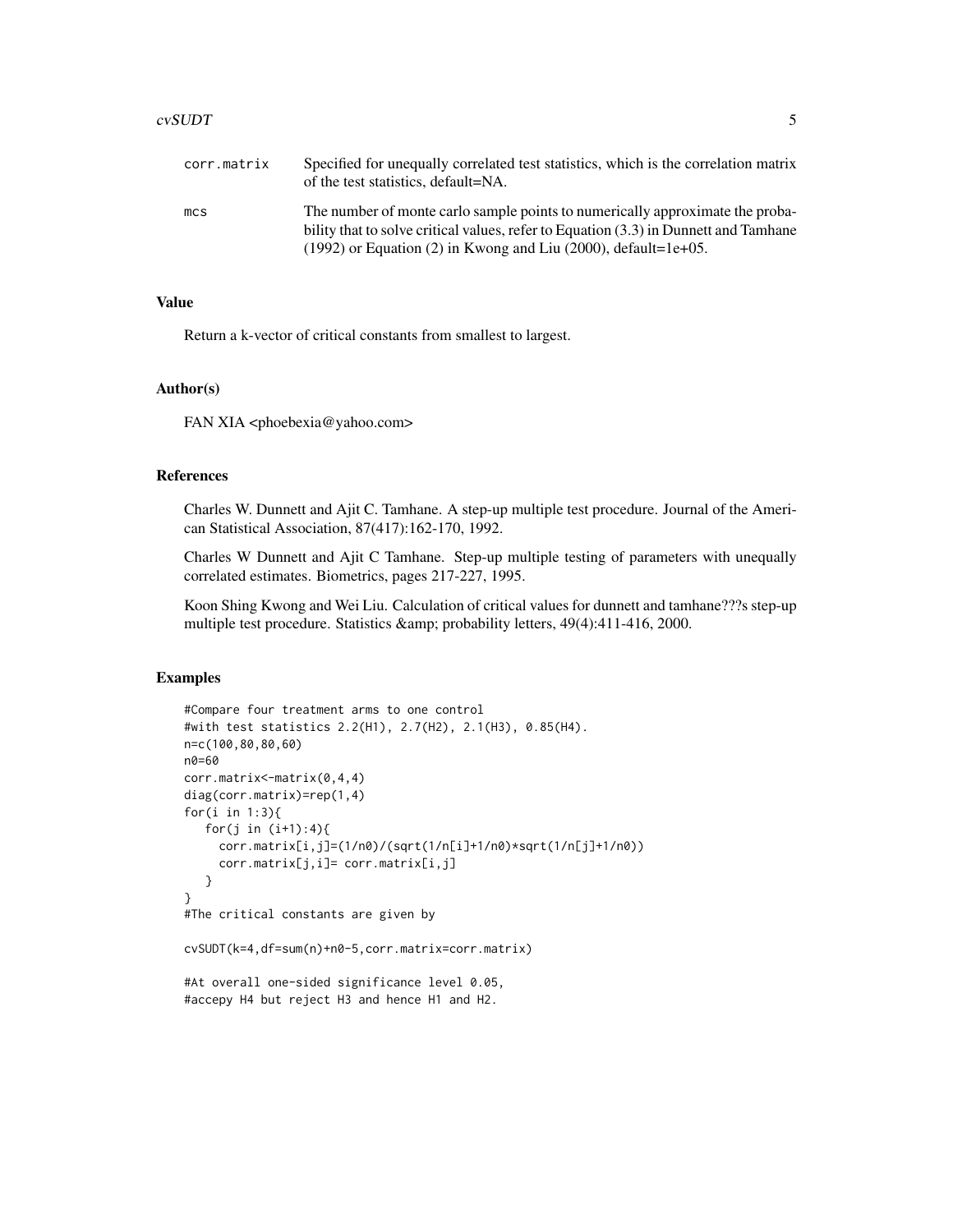#### <span id="page-5-1"></span><span id="page-5-0"></span>Description

For the problem of comparing means of k treatment groups to the mean of one control group, the implementation of the function needs the following three assumptions: 1. The k treatment groups have identical treatment effect size. 2. The sample allocation ratio is pre-specified, and meanwhile the samples to be assigned to each of the k treatment groups are expected to be equal at size n. 3. The alternative hypotheses are one-sided. With the violations assumption 2, the sample size could not be evaluated numerically, and with the violation of assumption 1 and 3, the evaluation of sample size needs great computational effort and thus not implemented. In the situation, simulation-based evaluation is suggested.

#### Usage

nvDT(ratio,power,r,k,mu,mu0,contrast,sigma=NA,dist,alpha=0.05,mcs=1e+05,testcall)

#### **Arguments**

| ratio           | The pre-specified ratio of sample size in each of the treatment groups to the<br>sample size in the control group                                                                                               |  |
|-----------------|-----------------------------------------------------------------------------------------------------------------------------------------------------------------------------------------------------------------|--|
| power           | The power required to be achieved.                                                                                                                                                                              |  |
| r               | The least number of null hypotheses to be rejected, e.g., when $r=1$ , the sample<br>size is evaluated on disjunctive power and when r=k, the sample size is evaluated<br>on conjunctive power.                 |  |
| k               | Number of hypotheses to be tested, $k \ge 2$ and $k \le 16$ .                                                                                                                                                   |  |
| mu              | Assumed population mean in each of the k treatment groups.                                                                                                                                                      |  |
| mu0             | Assumed population mean in the control group.                                                                                                                                                                   |  |
| contrast        | If mu and mu0 are concerned of means of continous outcome, specify con-<br>trast="means"; if mu and mu0 are concerned of proportions of binary outcome,<br>specify contrast="props".                            |  |
| sigma           | The population error variance, which should be specified when contrast="means";<br>if contrast="props", set sigma=NA as default and it will be calculated based on<br>mu and mu0 specified within the function. |  |
| dist            | Whether the sample size is calculated for t-distributed test statistics (dist="tdist")<br>or standard normally distributed test statistics (dist="zdist").                                                      |  |
| alpha           | The pre-specified overall significance level, default=0.05.                                                                                                                                                     |  |
| mc <sub>S</sub> | The number of monte-carlo sample points to numerically approximate the power<br>for a given sample size, refer to Equation $(4.3)$ and Equation $(4.5)$ in Dunnett<br>and Tamhane (1992).                       |  |
| testcall        | The applied Dunnett test procedure: "SD"=step-down Dunnett test; "SU"=step-<br>up Dunnett test.                                                                                                                 |  |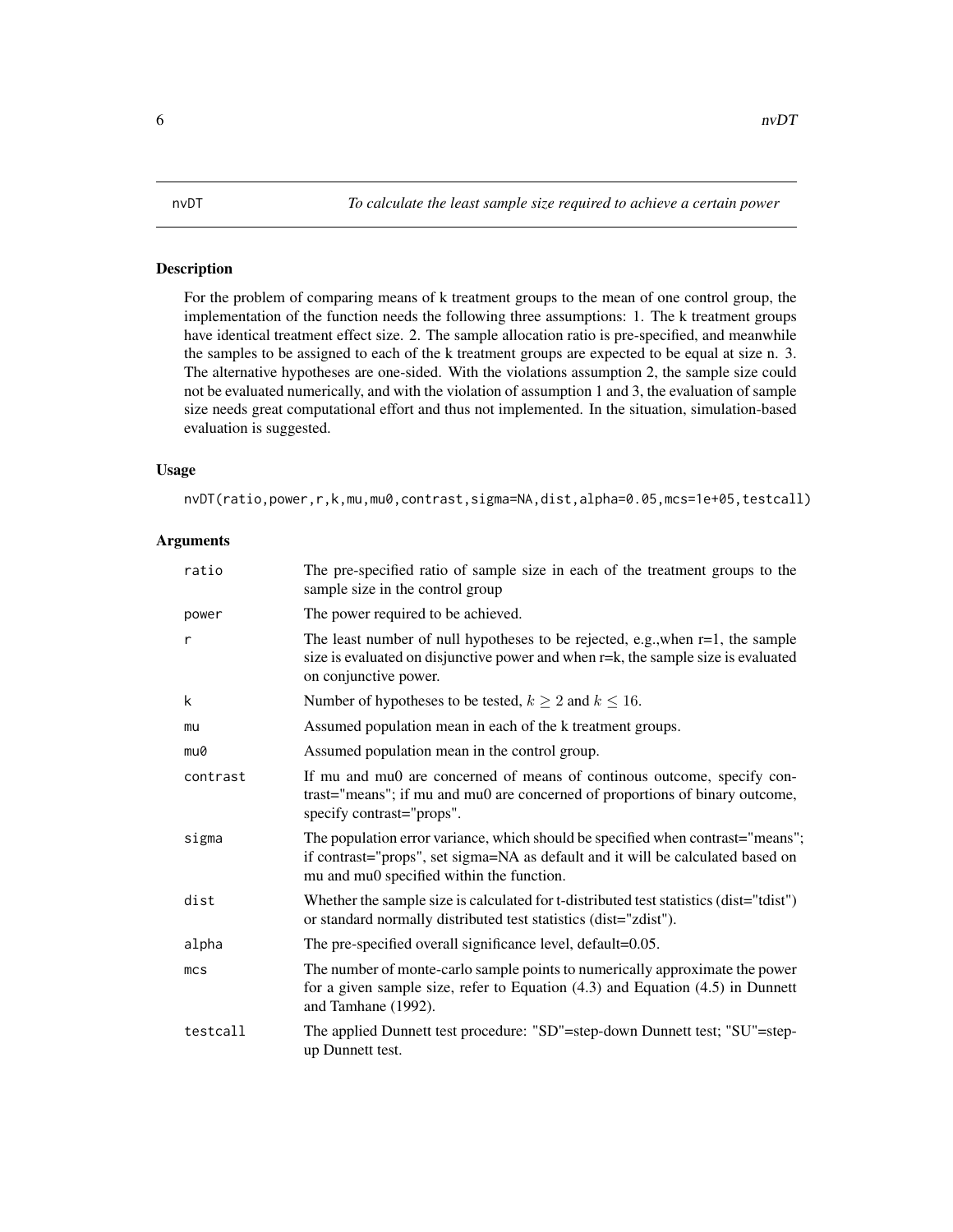#### <span id="page-6-0"></span> $powDT$  7

#### Value

Return a LIST containing:

"least sample size required in each treatment groups" value of n "least sample size required in the control group" value of n0

#### Author(s)

FAN XIA <phoebexia@yahoo.com>

#### References

Charles W. Dunnett and Ajit C. Tamhane. A step-up multiple test procedure. Journal of the American Statistical Association, 87(417):162-170, 1992.

#### See Also

[powDT](#page-6-1)

#### Examples

nvDT(2, 0.95, r=1, k=3, mu=0.7, mu0=0.5, contrast="props",dist="zdist", testcall="SD")

<span id="page-6-1"></span>powDT *To calculate the testing power for step-down or step-up Dunnett procedure numerically*

#### Description

For the problem of comparing means of k treatment groups to the mean of one control group. The implementation of the function needs the following three assumptions: 1. The k treatment groups have identical treatment effect size. 2. The samples to be assigned to each of the k treatment groups are expected to be equal at size n. 3. The alternative hypotheses are one-sided. With the violations of either of the assumptions, simulation-based power evaluation is suggested.

#### Usage

powDT(r,k,mu,mu0,n,n0,contrast,sigma=NA,df=Inf,alpha=0.05,mcs=1e+05,testcall)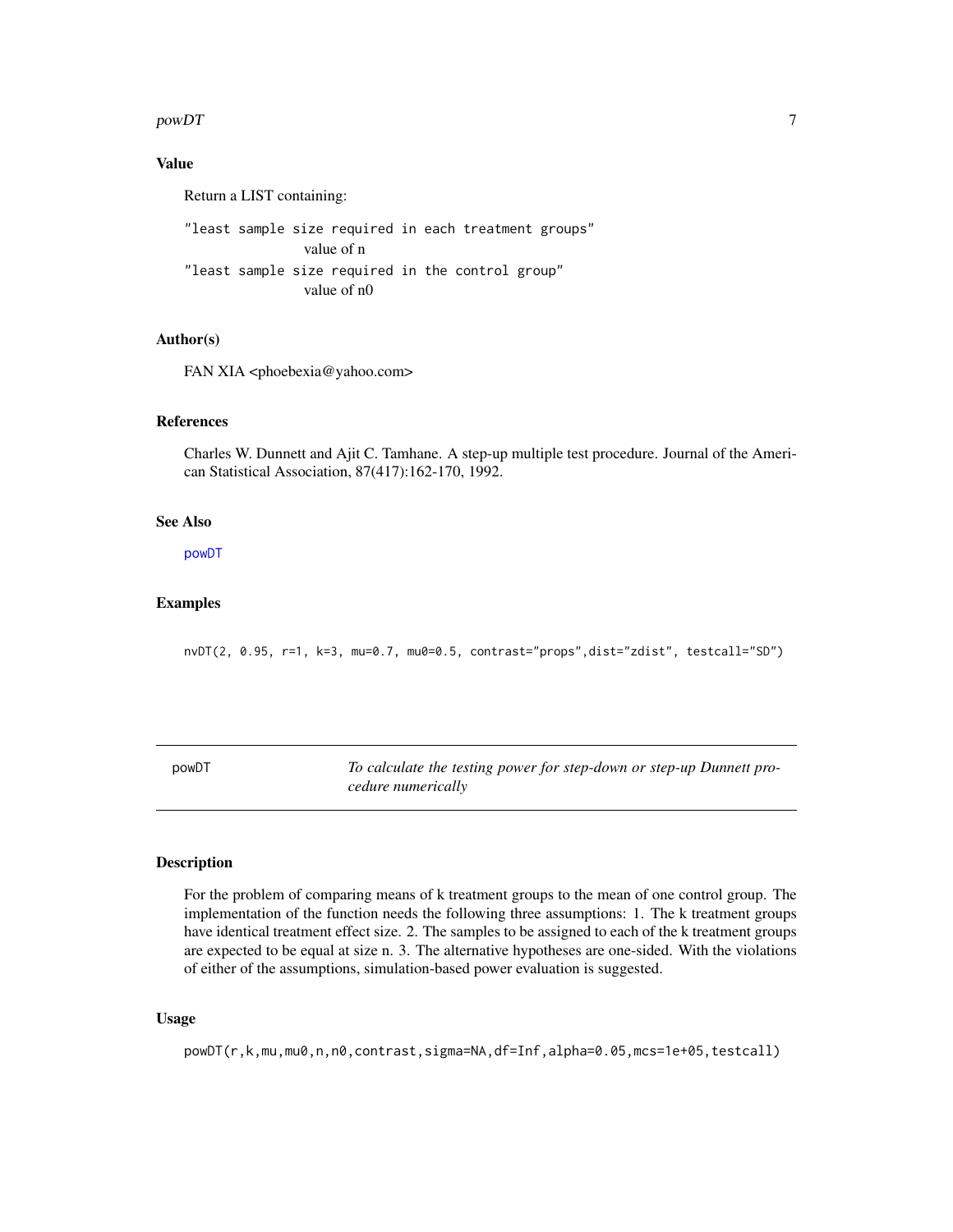#### <span id="page-7-0"></span>Arguments

| $\mathsf{r}$    | The least number of null hypotheses to be rejected, e.g., when $r=1$ , the disjunctive<br>power is returned and when r=k, the conjunctive power is returned.                                                    |
|-----------------|-----------------------------------------------------------------------------------------------------------------------------------------------------------------------------------------------------------------|
| k               | Number of hypotheses to be tested, $k \ge 2$ and $k \le 16$ .                                                                                                                                                   |
| mu              | Assumed population mean in each of the k treatment groups.                                                                                                                                                      |
| mu0             | Assumed population mean in the control group.                                                                                                                                                                   |
| n               | Sample size in each of the k treatment groups                                                                                                                                                                   |
| n0              | Sample size in the control group                                                                                                                                                                                |
| contrast        | If mu and mu0 are concerned of mean of a continous outcome, specify con-<br>trast="means"; if mu and mu0 are concerned of proportion of binary outcome,<br>specify contrast="props".                            |
| sigma           | The population error variance, which should be specified when contrast="means";<br>if contrast="props", set sigma=NA as default and it will be calculated based on<br>mu and mu0 specified within the function. |
| df              | Degree of freedom of the t-test statistics. When (approximately) normally dis-<br>tributed test statistics are applied, set df=Inf (default).                                                                   |
| alpha           | The pre-specified overall significance level, default=0.05.                                                                                                                                                     |
| mc <sub>S</sub> | The number of monte-carlo sample points to numerically approximate the power<br>for a given sample size, refer to Equation $(4.3)$ and Equation $(4.5)$ in Dunnett<br>and Tamhane (1992).                       |
| testcall        | The applied Dunnett test procedure: "SD"=step-down Dunnett test; "SU"=step-<br>up Dunnett test.                                                                                                                 |

#### Value

Return the power of rejecting at least r out of the k false null hypotheses.

#### Author(s)

FAN XIA <phoebexia@yahoo.com>

#### References

Charles W. Dunnett and Ajit C. Tamhane. A step-up multiple test procedure. Journal of the American Statistical Association, 87(417):162-170, 1992.

#### See Also

[nvDT](#page-5-1)

### Examples

#Compare group means of four treatment arms to a control arm (upper one-sided tests) # Setting  $k \leq -4$ mu <- 22 #assumed mean of each treatment arm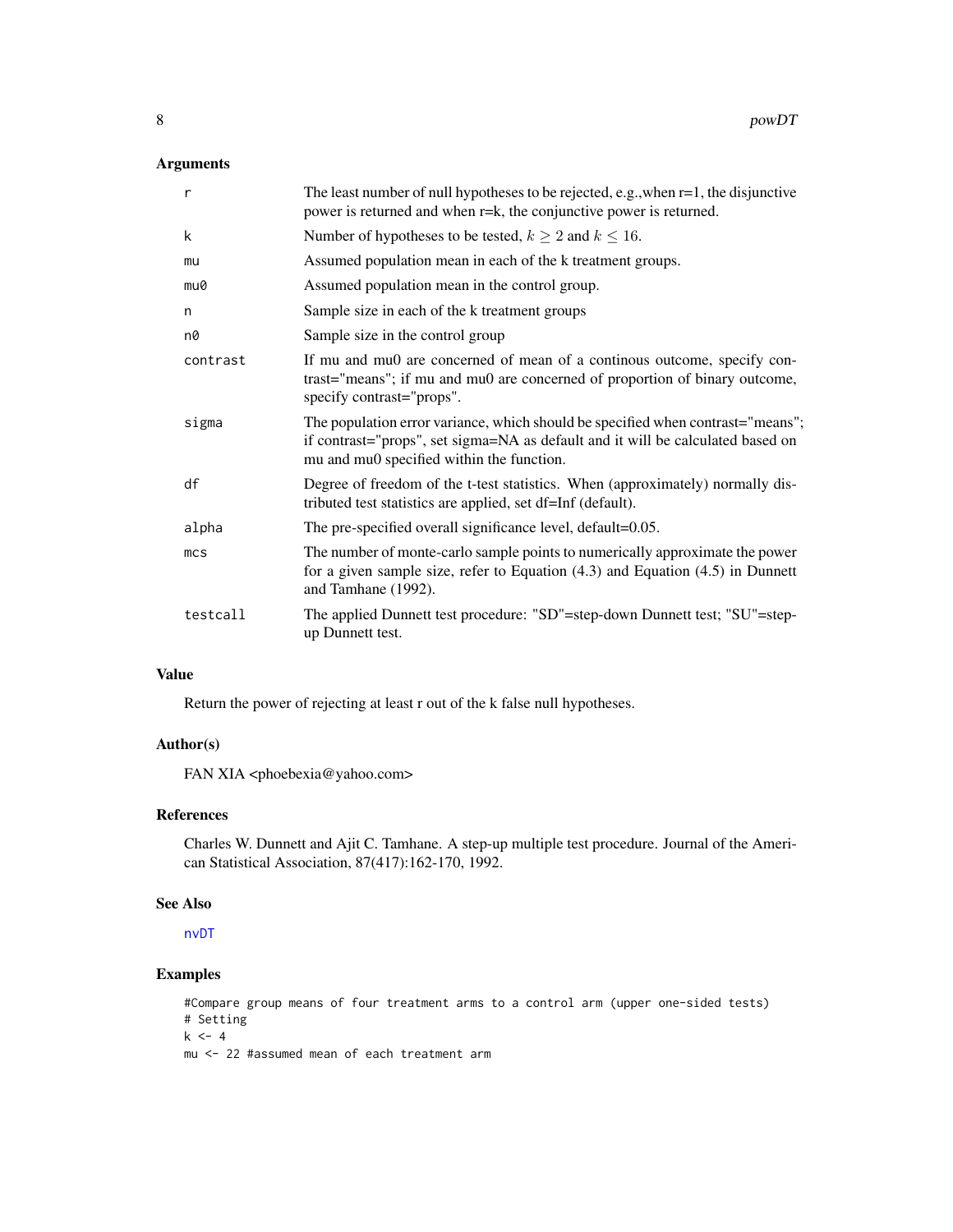#### <span id="page-8-0"></span> $qvSDDT$  9

```
mu0 <- 20 #assumed mean of the control arm
n < - 100n0 <- 80
sigma <- 5 #assumed population error variance
df <- n*k+n0-k-1 #consider the t distribution
# at one-sided significance level 0.05
# compare the testing powers of SD and SU Dunnett for rejecting at least one nulls
powSD <- powDT(r=1,k,mu,mu0,n,n0,"means",sigma=sigma,df=df,testcall="SD")
powSU <- powDT(r=1,k,mu,mu0,n,n0,"means",sigma=sigma,df=df,testcall="SU")
```
<span id="page-8-1"></span>

| qvSDDT | To calculate adjusted P-values ( $Q$ -values) for step-down Dunnett test |
|--------|--------------------------------------------------------------------------|
|        | procedure                                                                |

#### Description

In multiple testing problem, the adjusted P-values correspond to test statistics can be used with any fixed alpha to dertermine which hypotheses to be rejected.

#### Usage

```
qvSDDT(teststats,alternative="U",df=Inf,corr = 0.5,corr.matrix = NA)
```
#### Arguments

| teststats   | The k-vector of test statistics, $k > 2$ .                                                                                                                                                            |
|-------------|-------------------------------------------------------------------------------------------------------------------------------------------------------------------------------------------------------|
| alternative | The alternative hypothesis: "U"=upper one-sided test (default); "L"=lower one-<br>sided test; "B"=two-sided test. For lower one-sided tail test, use the negations<br>of each of the test statistics. |
| df          | Degree of freedom of the t-test statistics. When (approximately) normally dis-<br>tributed test statistics are applied, set df=Inf (default).                                                         |
| corr        | Specified for equally correlated test statistics, which is the common correlation<br>between the test statistics, default=0.5.                                                                        |
| corr.matrix | Specified for unequally correlated test statistics, which is the correlation matrix<br>of the test statistics, default=NA.                                                                            |

#### Value

Return a LIST containing:

"ordered test statistics" ordered test statistics from largest to smallest "Adjusted P-values of ordered test statistics" adjusted P-values correspond to the ordered test statistics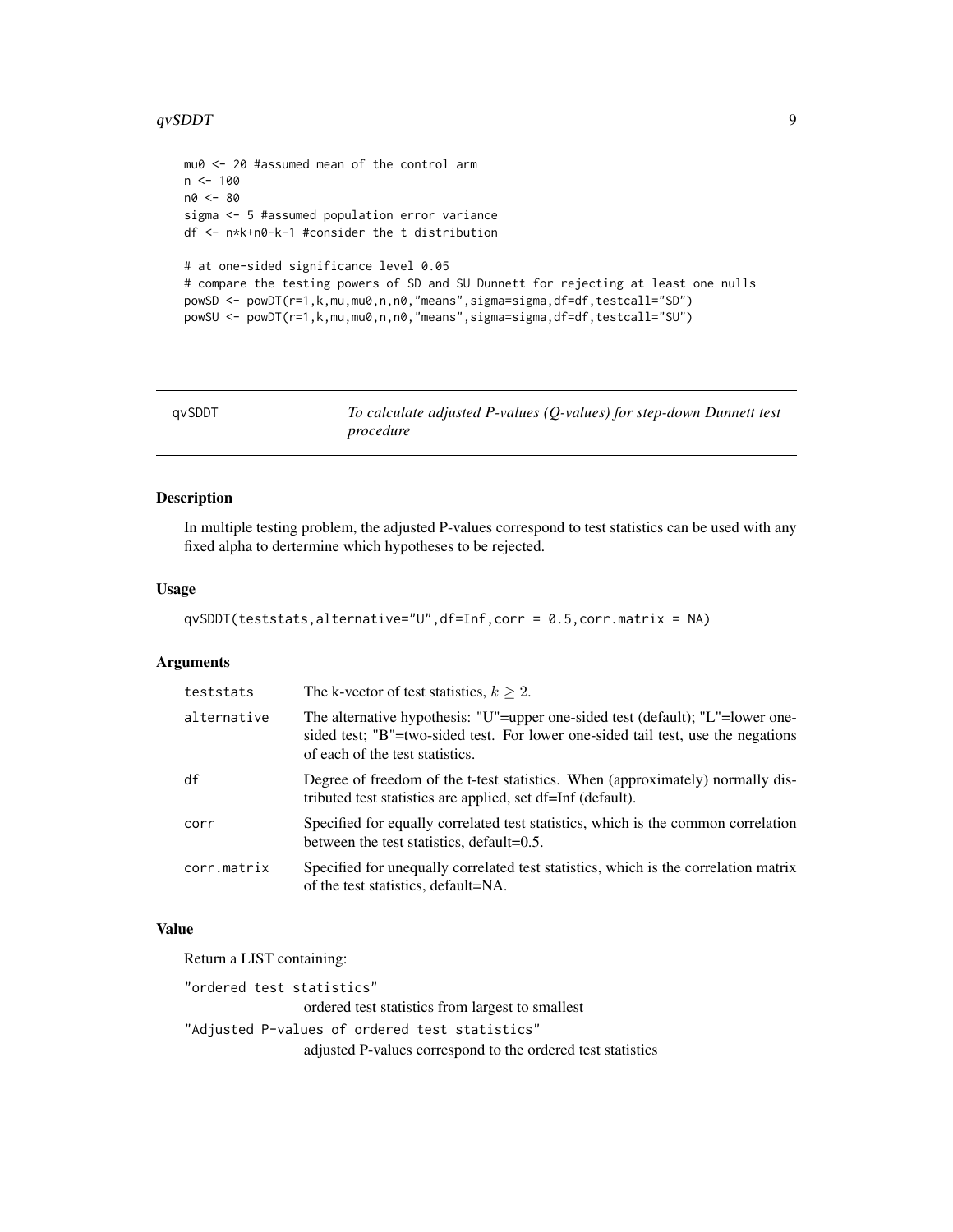#### <span id="page-9-0"></span>Author(s)

FAN XIA <phoebexia@yahoo.com>

#### References

Charles W. Dunnett and Ajit C. Tamhane. A step-up multiple test procedure. Journal of the American Statistical Association, 87(417):162-170, 1992.

#### See Also

[qvSUDT](#page-9-1)

#### Examples

qvSDDT(c(2.20,2.70,2.10,0.85),df=30)

<span id="page-9-1"></span>

| avSUDT | To calculate adjusted P-values ( $Q$ -values) for step-up Dunnett test pro- |
|--------|-----------------------------------------------------------------------------|
|        | cedure.                                                                     |

#### Description

In multiple testing problem, the adjusted P-values correspond to test statistics can be used with any fixed alpha to dertermine which hypotheses to be rejected.

#### Usage

qvSUDT(teststats,alternative="U",df=Inf,corr=0.5,corr.matrix=NA,mcs=1e+05)

#### Arguments

| teststats       | The k-vector of test statistics, $k > 2$ and $k < 16$ .                                                                                                                                                                 |  |
|-----------------|-------------------------------------------------------------------------------------------------------------------------------------------------------------------------------------------------------------------------|--|
| alternative     | The alternative hypothesis: "U"=upper one-sided test (default); "L"=lower one-<br>sided test; "B"=two-sided test. For lower one-sided tail test, use the negations<br>of each of the test statistics.                   |  |
| df              | Degree of freedom of the t-test statistics. When (approximately) normally dis-<br>tributed test statistics are applied, set df=Inf (default).                                                                           |  |
| corr            | Specified for equally correlated test statistics, which is the common correlation<br>between the test statistics, default=0.5.                                                                                          |  |
| corr.matrix     | Specified for unequally correlated test statistics, which is the correlation matrix<br>of the test statistics, default=NA.                                                                                              |  |
| mc <sub>S</sub> | The number of monte carlo sample points to numerically approximate the prob-<br>ability that to solve critical values for a given $P$ value, refer to Equation $(3.3)$ in<br>Dunnett and Tamhane (1992), default=1e+05. |  |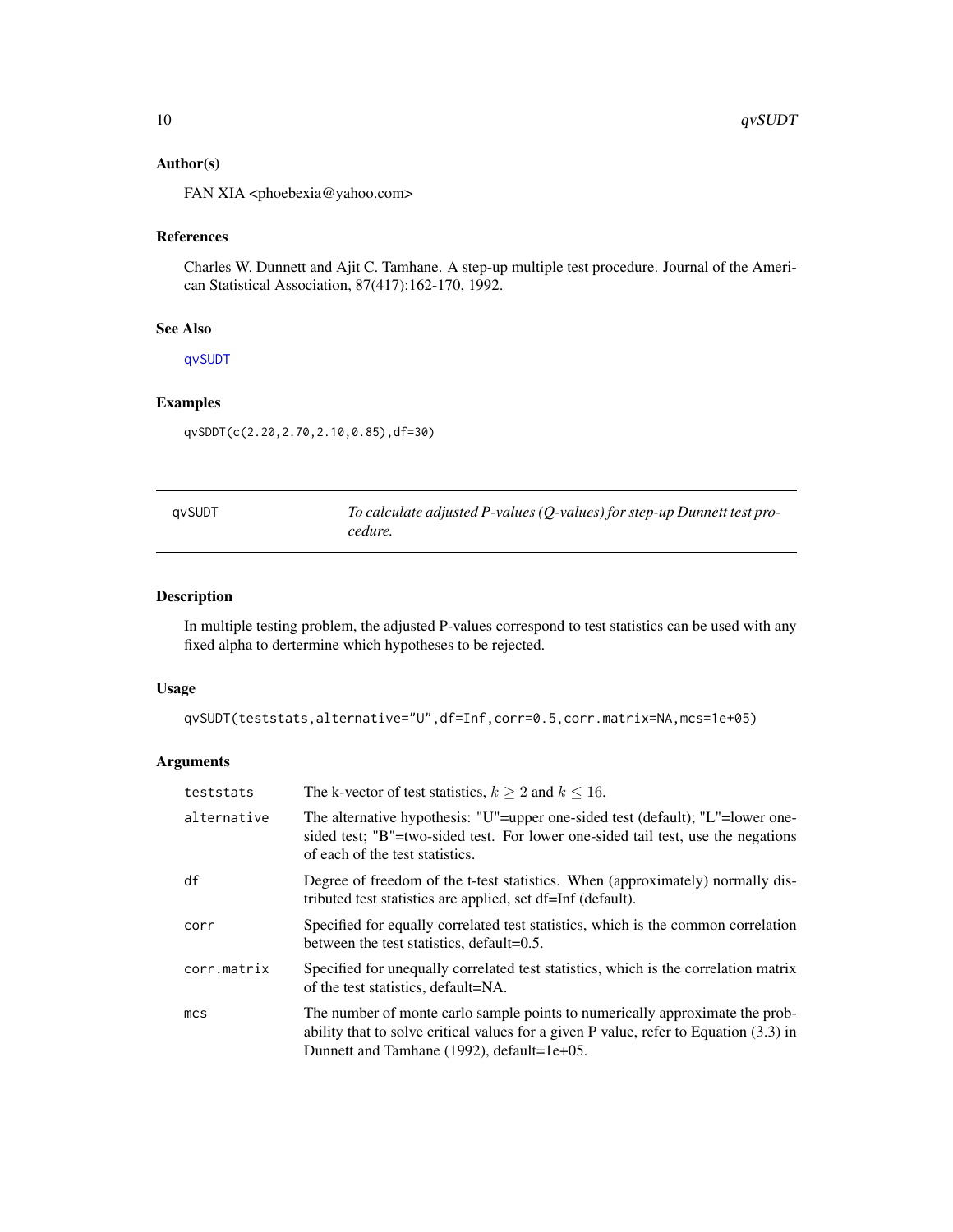#### <span id="page-10-0"></span> $qvSUDT$  11

#### Value

Return a LIST containing:

"ordered test statistics"

ordered test statistics from smallest to largest

"Adjusted P-values of ordered test statistics"

adjusted P-values correspond to the ordered test statistics

#### Author(s)

FAN XIA <phoebexia@yahoo.com>

#### References

Charles W. Dunnett and Ajit C. Tamhane. A step-up multiple test procedure. Journal of the American Statistical Association, 87(417):162-170, 1992.

#### See Also

[qvSDDT](#page-8-1)

#### Examples

qvSUDT(c(2.20,2.70),df=30)